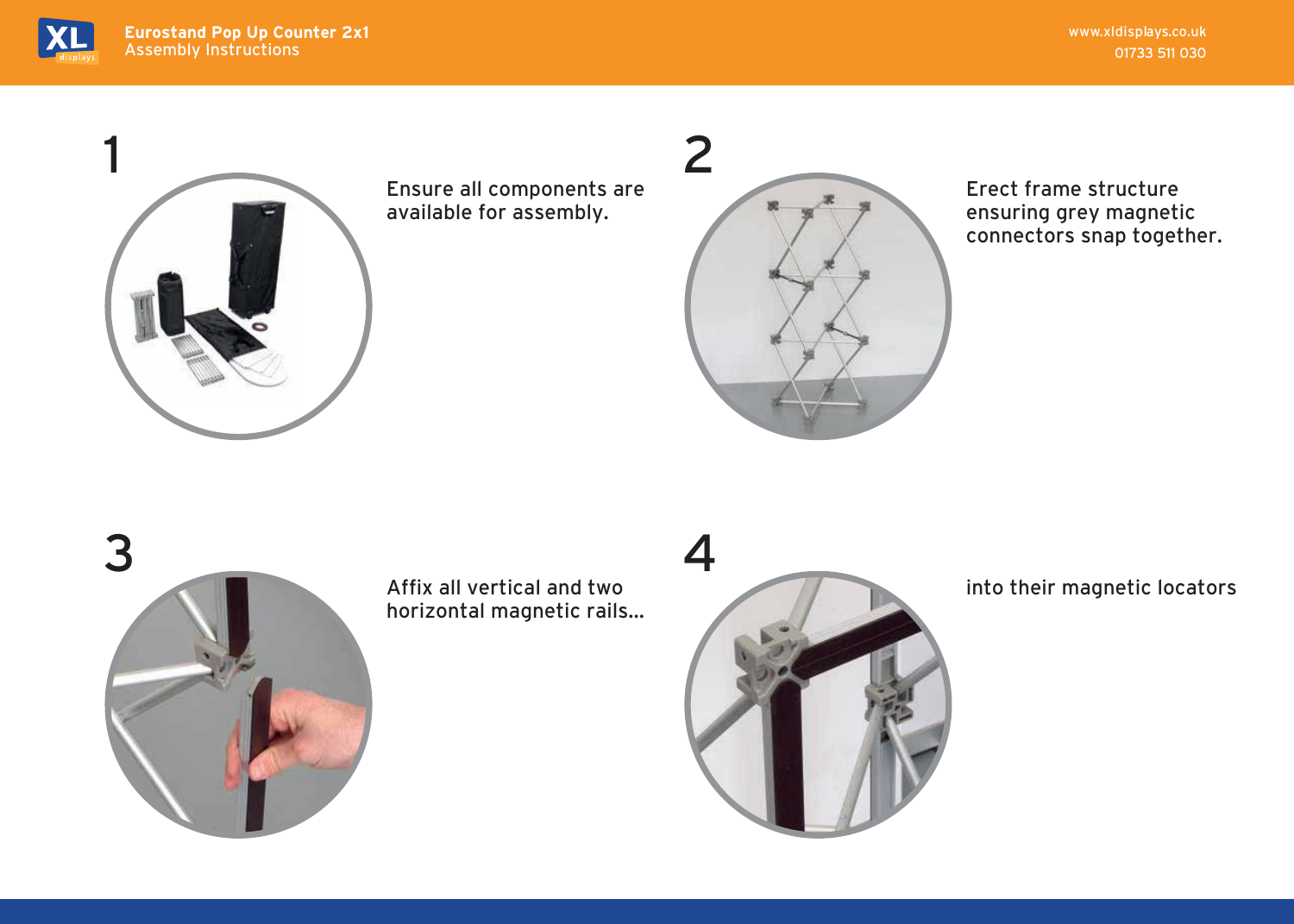

www.xldisplays.co.uk 01733 511 030







Insert all three shelves by slightly tilting betweens rails and lower into position... as shown above The assembled structure should look like this.